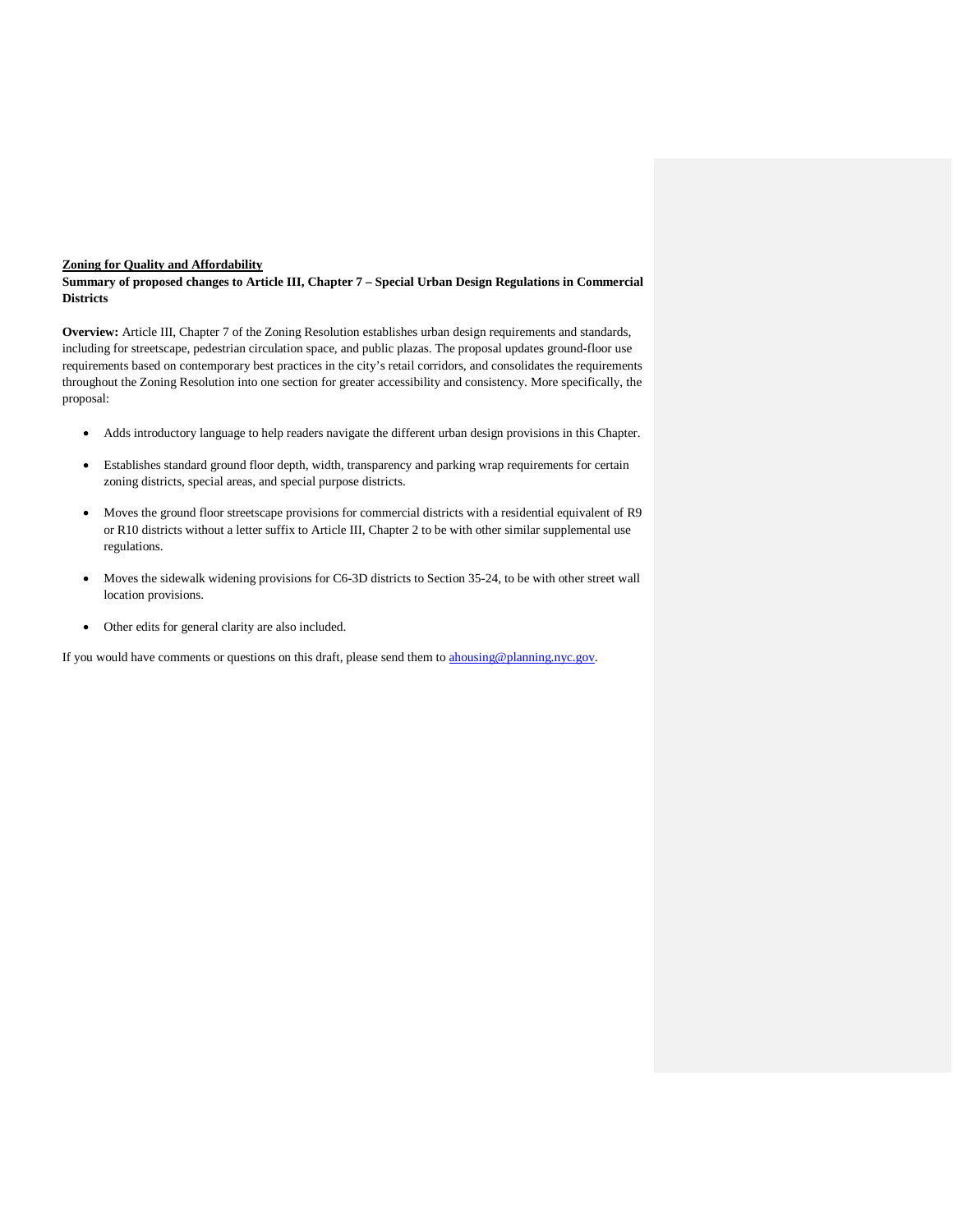Matter in underline is new, to be added; Matter in strikeout is to be deleted; Matter within # # is defined in Section 12-10; \* \* \* indicates where unchanged text appears in the Zoning Resolution

# **Article III - Commercial District Regulations**

#### **Chapter 7 Special Urban Design Regulations**

#### **37-00 GENERAL PURPOSES**

Special urban design regulations are set forth in this Chapter to improve the quality of the streetscape and to promote a lively and engaging pedestrian experience along commercial streets in various neighborhoods.

The provision of this Chapter shall apply as follows:

- (a) Section 37-10 sets forth applicability of Article II, Chapter 6 to #zoning lots# accessed by #private roads# in C1 or C2 Districts mapped within R3, R4 or R5 Districts;
- (b) Section 37-20, inclusive, sets forth special regulations for #lower density growth management area# in the Borough of Staten Island;
- (c) Section 37-30, inclusive, sets forth special streetscape provisions that apply in conjunction with provisions specified in the supplemental use provisions of Article III, Chapter 2, special provisions for certain areas in Article VI, or in Special Purpose Districts in Articles VIII through XIII;
- (d) Section 37-40, inclusive, sets forth provisions for relocating or renovating subway stairs in certain areas;
- (e) Section 37-50, inclusive, sets forth requirements for pedestrian circulation spaces that apply in conjunction with provisions specified in certain Special Purpose Districts;
- (f) Section 37-60, inclusive, sets forth provisions for #plazas#, #residential plazas# and #urban plazas# created prior to October 17, 2007;
- (g) Section 37-70, inclusive, sets forth provisions for #public plazas#;
- (h) Section 37-80 sets forth provisions for #arcades#; and
- (i) Section 37-90, inclusive, sets forth provisions for certain open parking areas.

**Commented [DCP1]:** Adding introductory language to help the reader better navigate the chapter.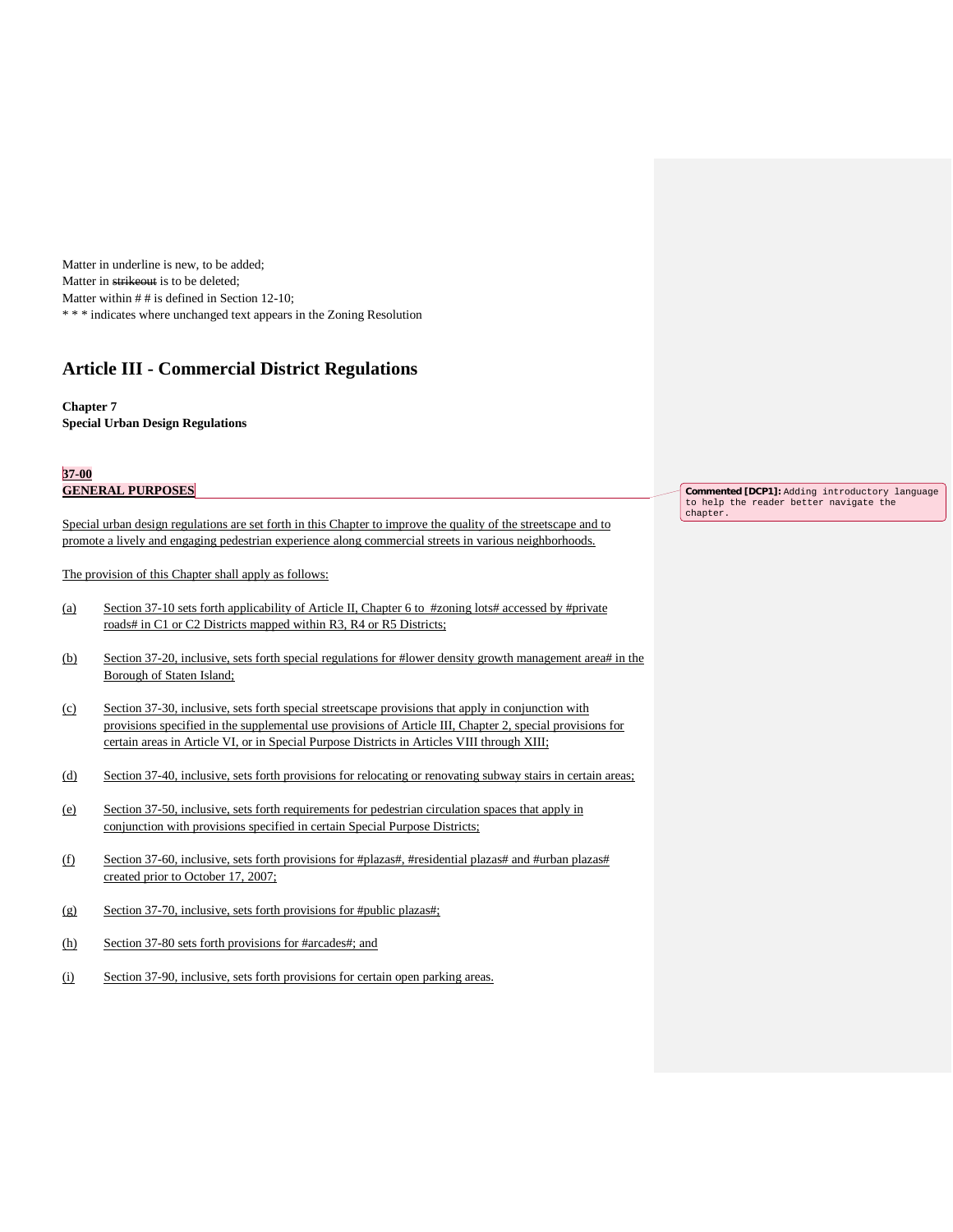# **37-30 SPECIAL GROUND FLOOR LEVEL STREETSCAPE PROVISIONS FOR CERTAIN AREAS STREETSCAPE**

\* \* \*

# **37-31 Applicability**

This Section, inclusive, specifies #ground floor level# requirements that establish consistent minimum depths for certain #uses#, maximum widths for certain #uses#, minimum transparency, and parking wrap and screening requirements that apply as required by specific #ground floor level# requirements set forth for certain #Commercial Districts# in the supplemental #use# provisions of Section 32-40, inclusive; for certain #Manufacturing Districts# in Section 42-485; for #zoning lots# subject to the off-street parking regulations in the #Manhattan Core# in Article I, Chapter3; for #zoning lots# subject to the special provisions for waterfront areas and FRESH food stores in Article VI, Chapters 2 and 3, respectively; and for #zoning lots# subject to the provisions of certain Special Purpose Districts.

However, the ground floor depth requirements for certain #uses# and minimum transparency requirements of Sections 37-32 and 37-34, respectively, shall not apply to:

- (a) #zoning lots# in #Commercial Districts# with a #lot width# of less than 20 feet, as measured along the #street line#, provided such #zoning lots# existed on (date of adoption) and on the date of application for a building permit; or
- (b) any #community facility building# used exclusively for either a #school#, as listed in Use Group 3, or a house of worship, as listed in Use Group 4.

The regulations of Sections 37-30 through 37-37, inclusive, shall apply to any #development# occupied by #predominantly residential use#, constructed after April 21, 1977, located on any #zoning lot# within C1-8, C1-9, C2-7 C2-8, C4-6, C4-7, C5-1, C5-2, C5-4, C6-3, C6-4, C6-5 or C6-8 Districts, or C1 and C2 Districts mapped within R9 or R10 Districts. However, Sections 37-30 through 37-37, inclusive, shall not apply within any Special Purpose District nor shall it apply to any #Quality Housing building#, except as otherwise set forth therein.

An application to the Department of Buildings for a permit respecting any #development# shall include a plan and an elevation drawn to a scale of at least one-sixteenth inch to a foot of the new #building# and #buildings# on #contiguous lots# or #contiguous blocks# showing #signs#, other than #advertising signs#, #arcades#, #street wall# articulation, curb cuts, #street# trees, sidewalk paving, central refuse storage area and such other necessary information as may be required by the Commissioner of Buildings.

**Commented [DCP2]:** Adding introductory language for new standard ground floor requirem provisions for certain districts, special areas, and special purpose districts.

**Commented [DCP3]:** Adding new standard inapplicability language modeled after Special Enhanced Commercial District (132-00).

**Commented [DCP4]:** Moving existing provisions to 32-345 to be with other similar regulations.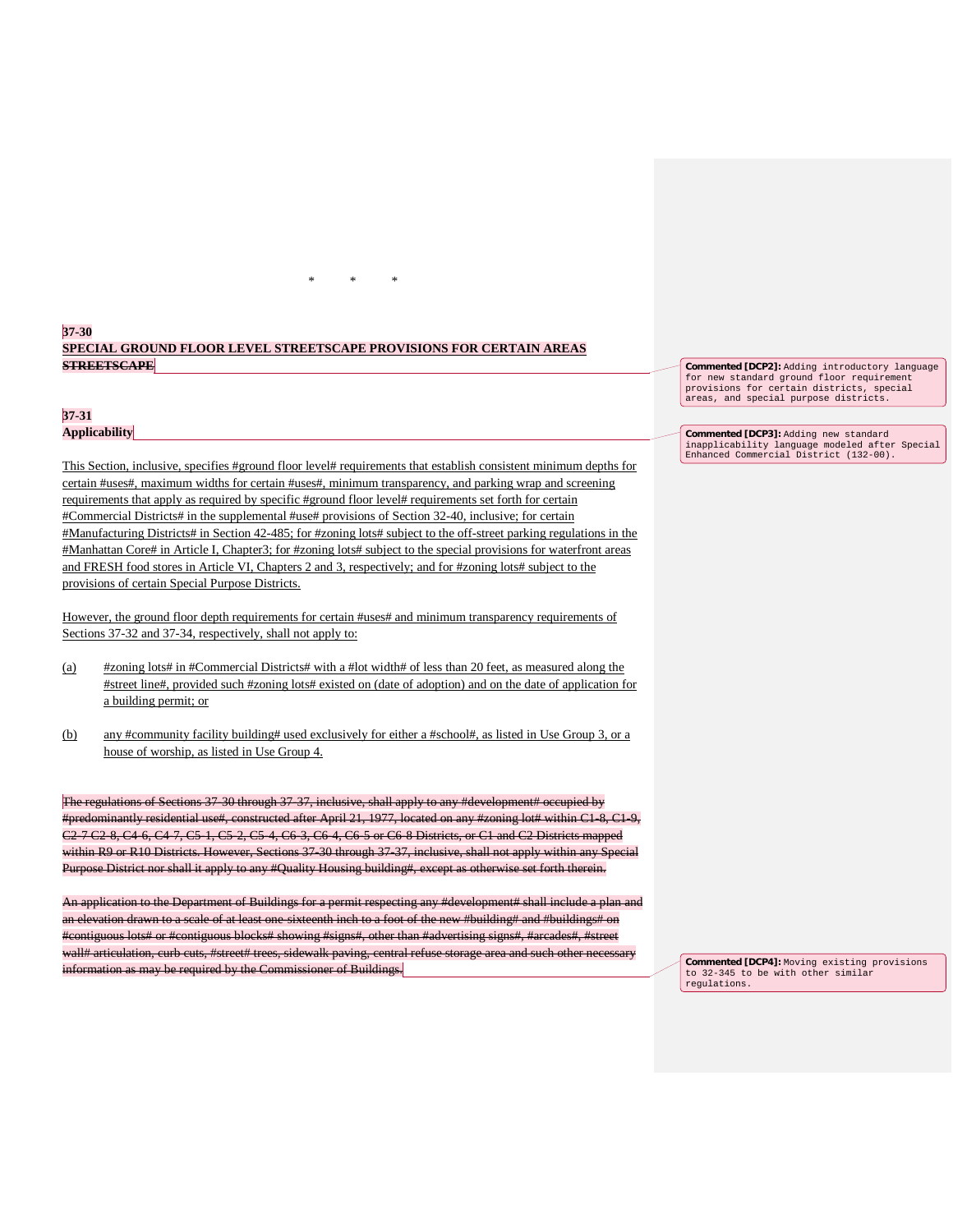| 37-311             |
|--------------------|
| <b>Definitions</b> |

# The following definitions shall apply throughout Section 37-30 (SPECIAL GROUND FLOOR LEVEL STREETSCAPE PROVISIONS FOR CERTAIN AREAS), inclusive.

### Ground floor level

For the purposes of Section 37-30, inclusive, the "ground floor level" shall refer to a #building's# lowest #story#.

### Primary street frontage

For the purposes of Section 37-30, inclusive, a "primary street frontage" shall be the portion of the #ground floor level street# frontage along:

- (a) a #wide street#;
- (b) a narrow #street# where a #Commercial District# is mapped along an entire #block# frontage; or
- (c) a #narrow street# within 50 feet of a #wide street#.

### Secondary street frontage

For the purposes of Section 37-30, inclusive, a "secondary street frontage" shall be a #ground floor level street frontage#, or portion thereof, subject to the provisions of Section 37-30, inclusive, that is not a #primary street frontage#.

#### **37-32**

# **Ground Floor Depth Requirements for Certain Uses Definitions**

The minimum depth for required ground floor non-#residential uses#, as applicable, shall be as set forth in this Section, except as set forth in Section 37-31 (Applicability).

Required #ground floor level# non-#residential uses# along a #primary street frontage# or a designated retail street specified in a Special Purpose District, as applicable, shall have a minimum depth of 30 feet, as measured perpendicular to the #ground floor level street wall#. However, such minimum depth requirement may be reduced where necessary to accommodate vertical circulation cores or structural columns associated with upper #stories# of the #building#.

**Commented [DCP5]:** Adding a series of defined terms to make the applicable regulations clearer to the reader.

**Commented [DCP6]:** Adding new standard ground floor depth requirement based on Special Enhanced Commercial District (132-00).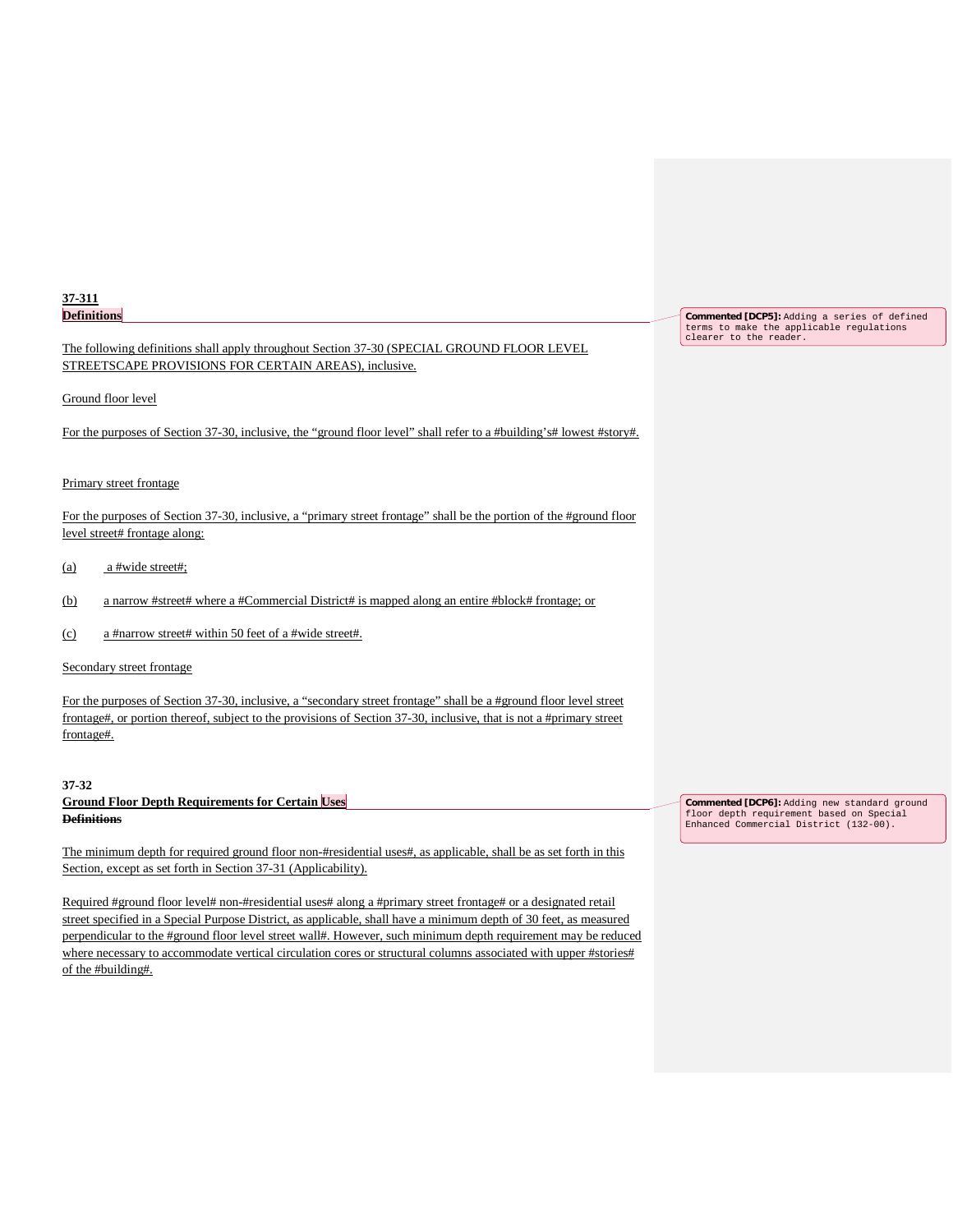#### Contiguous block

For the purposes of Sections 37-30 through 37-37, inclusive, a "contiguous block" is a #block# containing one or more #zoning lots# separated by a #narrow street# from the #block# containing the #development#.

#### Contiguous lot

For the purposes of Sections 37-30 through 37-37, inclusive, a "contiguous lot" is a #zoning lot# which shares a common #side lot line# with the #zoning lot# of the #development#.

#### **Development**

For the purposes of Sections 37-30 through 37-37, inclusive, in addition to the definition of "development" pursuant to Section 12-10 (DEFINITIONS), "development" shall also include an #enlargement# involving increase in #lot coverage#.

### Predominantly residential use

For the purposes of Sections 37-30 through 37-37, inclusive, a "predominantly residential use" means a #building# having a #residential floor area# in excess of 50 percent of the total #building floor area#.

## **37-33**

**Maximum Width of Certain Uses Applicability of Article II**

The widths of #residential# lobbies, entrances and exits to #accessory# off-street parking facilities, and entryways to subway stations shall be as set forth in this Section.

#### (a) Ground floor lobbies

 $(1)$  Type 1

Where Type 1 lobby provisions apply, lobbies accessing #uses# not permitted on the #ground floor level# shall be permitted, provided that the width of such lobbies, in total, does not exceed 25 percent of the #street wall# width of the #building# or more than 20 linear feet of #street wall# frontage on a #wide street# or 30 linear feet on a #narrow street#, whichever is less. However, the width of such lobbies need not be less than 10 feet.

(2) Type 2

**Commented [DCP7]:** Moving existing provisions to 32-435 with other similar regulations.

**Commented [DCP8]:** Adding new standard ground floor width requirement based on C4-5D and C6- 3D and certain C2 districts previously located in 32-434.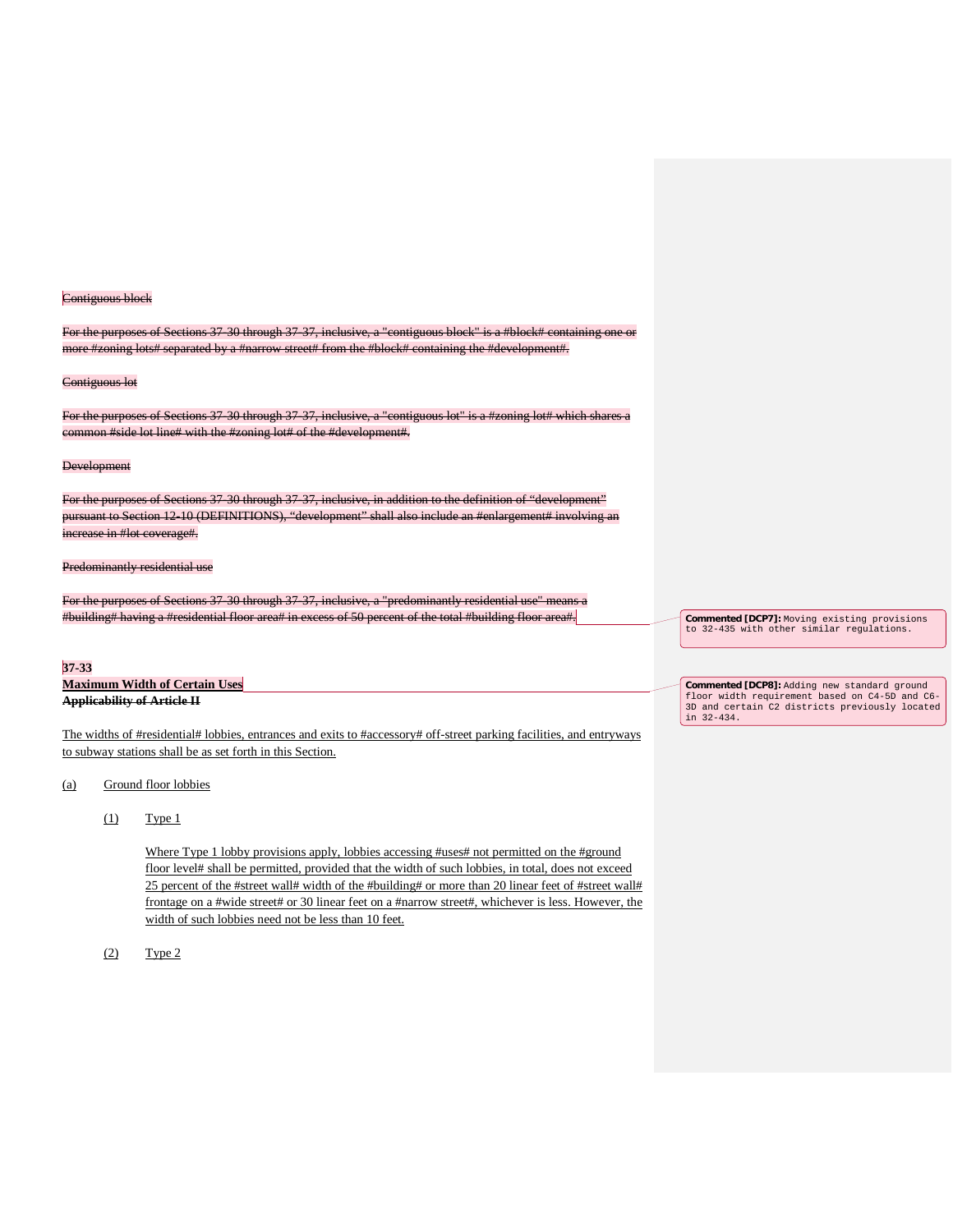Where Type 2 lobby provisions apply, lobbies accessing #uses# not permitted on the #ground floor level# shall be permitted, provided that the width of such lobbies, in total, does not exceed 25 percent of the #street wall# width of the #building# or more than 40 linear feet of #street wall#, whichever is less. However, the width of such lobbies need not be less than 20 feet.

### (b) Entrances and exits to #accessory# parking facilities

Entrances and exists to #accessory# off-street parking facilities, where permitted on the #ground floor level#, or portion thereof, shall not exceed a #street wall# width equal to the sum of five feet plus the maximum curb cut width for the applicable district. Where no specified maximum curb cut width is set forth for the district, the curb cuts regulations for #buildings# containing #residences# in R6 through R8 Districts with a letter suffix in paragraph (e) of Section 25-631 shall be applied.

(c) Entryways to subway stations

Entrances to subway stations may be provided on the #ground floor level# of a #building# without restriction in #street wall# width.

In C1-8, C1-9, C2-7, C2-8, C4-6, C4-7, C5-1, C5-2, C5-4, C6-3, C6-4, C6-5 and C6-8 Districts, or C1 or C2 Districts mapped within R9 or R10 Districts, the regulations of Article II, Chapter 6 (Special Urban Design Guidelines - Streetscape), shall apply to any #development# occupied by #predominantly residential use#, except as modified by the provisions of Sections 37-34 to 37-37, inclusive, relating to Modifications to the Applicability of Article II, Chapter 6. The purpose of these modifications is to make the regulations of Article II, Chapter 6, applicable to #Commercial Districts#.

### **37-34**

**Minimum Transparency Requirements Modifications to Applicability of Article II, Chapter 6**

The #ground floor level street wall# along a #primary street frontage# or a designated retail street set forth in a Special Purpose District, as applicable, shall be glazed with transparent materials which may include #show windows#, transom windows or glazed portions of doors, except as set forth in Section 37-31 (Applicability).

Such transparent materials shall occupy at least 50 percent of the surface area of such #ground floor level street wall# between a height of two feet and 12 feet, or the height of the ground floor ceiling, whichever is higher, as measured from the adjoining sidewalk. Transparent materials provided to satisfy such 50 percent requirement shall not begin higher than 2 feet, 6 inches, above the level of the adjoining sidewalk, with the exception of transom windows, or portions of windows separated by mullions or other structural dividers; and shall have a minimum width of two feet. The maximum width of a portion of the #ground floor level street wall# without transparency shall not exceed ten feet.

**Commented [DCP9]:** Moving existing provisions to 32-345 to be with other similar regulations.

**Commented [DCP10]:** Adding new standard transparency requirement based on Special Enhanced Commercial District (132-00).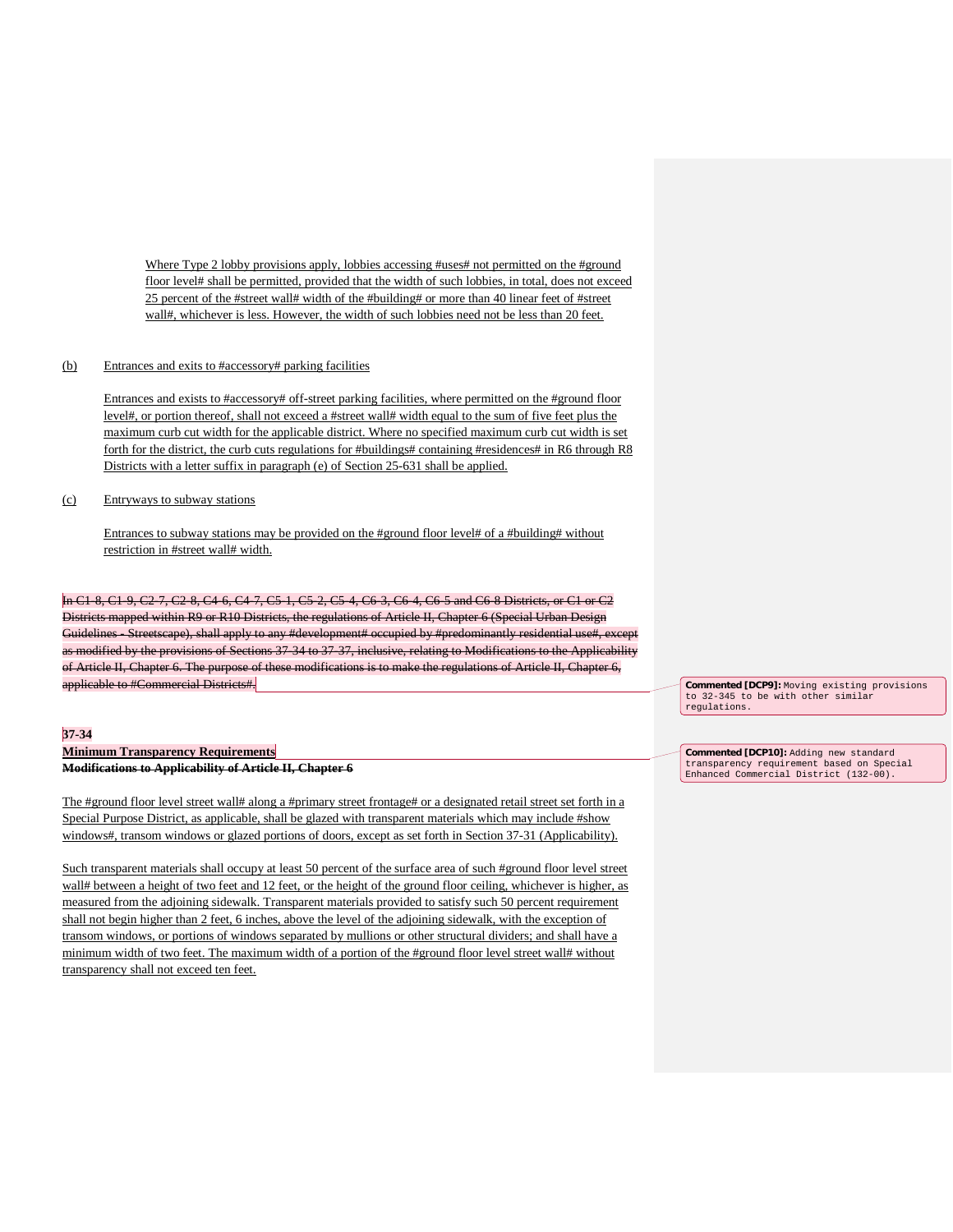However, such transparency requirements shall not apply to portions of the #ground floor level# occupied by: entrances or exits to #accessory# off-street parking facilities and #public parking garages#, where permitted; entryways to required loading berths, where permitted; entryways to subway stations, as applicable; or doors accessing emergency egress stairwells and passageways.

In C1-8, C1-9, C2-7, C2-8, C4-6, C5-1, C5-2, C5-4, C6-3, C6-4, C6-5 and C6-8 Districts, or C1 or C2 Districts mapped within R9 or R10 Districts, the regulations of Article II, Chapter 6, applicable to #developments# occupied by a #predominantly residential use# are modified by the provisions of Sections 37-35 (Retail Continuity), 37-36 (Sign Regulations) and 37-37 (Street Wall Articulation).

#### **37-35**

**Parking Wrap and Screening Requirements Retail Continuity**

All #accessory# off-street parking spaces on the #ground floor level# of a #buildings# shall be wrapped by #floor area# in accordance with paragraph (a) or, where applicable, screened in accordance with applicable provisions of paragraph (b) of this Section.

### (a) Along primary street frontages

For #ground floor levels#, or portions thereof, fronting along a #primary street frontage# or a designated retail street set forth in a Special Purpose District, as applicable, any portion of an #accessory# off-street parking facility that is located above #curb level#, except for permitted entrances and exits, shall be located behind permitted #commercial#, #community facility# or #residential floor area# so that no portion of such facility is visible from adjacent public sidewalks or publicly accessible areas. Such #floor area# shall have a minimum dimension of 30 feet, as measured perpendicular to the #street wall# of the #building#.

# (b) Along secondary street frontages

For #ground floor levels#, or portions thereof, fronting along a #secondary street frontage# or 50 feet beyond a designated retail street set forth in a Special Purpose District, as applicable, off-street parking facilities, or portions thereof, may either be wrapped by #floor area# in accordance with paragraph (a) of this Section, or be designed in a manner that:

- $(1)$  any non-horizontal parking deck structures are not visible from the exterior of the #building# in elevation view;
- (2) opaque materials are located on the exterior #building# wall between the bottom of the floor of each parking deck and no less than three feet above such deck; and

**Commented [DCP11]:** Moving existing provisions to 32-435 with other similar regulations.

**Commented [DCP12]:** Adding new standard parking wrap and screening requirement based on Manhattan Core parking regulations (13-221) and Special Harlem River Waterfront District  $(87-50)$ .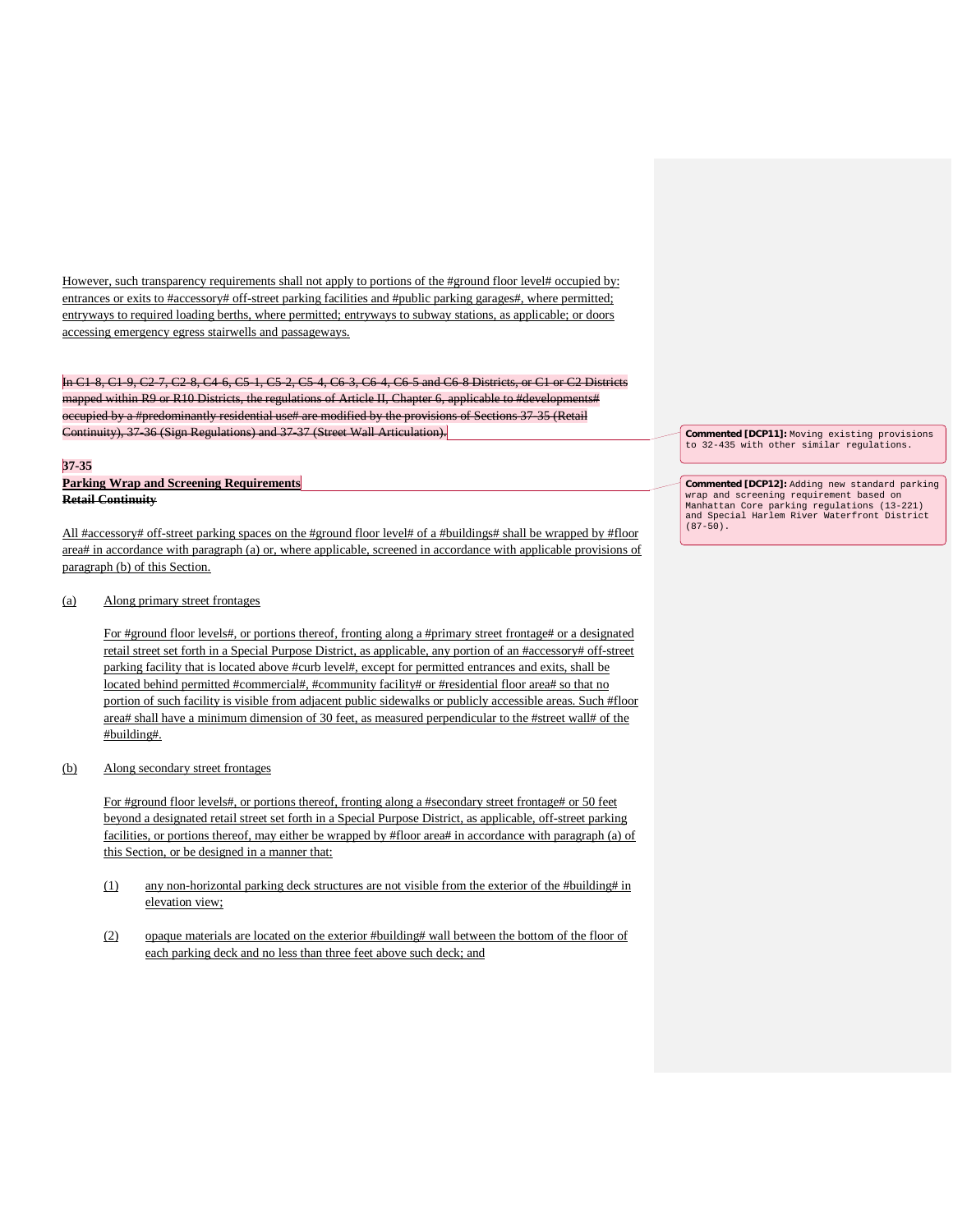(3) a total of at least 50 percent of such exterior #building# wall, or portion thereof, with adjacent parking spaces consists of opaque materials which may include permitted #signs#, graphic or sculptural art, or living plant material.

For #buildings# with front #building# walls that are at least 50 feet in width and front upon a #wide street#, a minimum of 50 percent of the width of such front #building# wall shall be occupied at the ground floor level by #commercial uses#, as permitted by district regulations.

In C1-8, C1-9, C2-7, C2-8, C4-6 Districts, and C1 or C2 Districts mapped within R9 or R10 Districts, #uses# which occupy such 50 percent of the front #building# wall shall be limited to those listed in Use Groups 6A, 6C and 6F, excluding banks and loan offices, except that in C4-6 Districts only, such #uses# may additionally include those listed in Use Groups 8A, 8B and 10A. All #uses# permitted by the underlying district regulations are permitted in the remaining 50 percent of the front #building# wall.

Such requirement of #commercial uses# for a minimum of 50 percent of the front #building# wall may be waived, or additional #uses# permitted, upon certification by the City Planning Commission to the Commissioner of Buildings that an adequate supply of such #uses# already exists at the ground floor level in the surrounding area.

The Commission may require that an application for such certification of additional #uses# for a completed #building#, where #floor area# has been designated for occupancy for such #commercial uses#, establish that a good faith effort has been made to secure tenancy by such #uses#.

#### **37-36**

**Sign Regulations**

In addition to the applicable district regulations in C1-8, C1-9, C2-7, C2-8 and C4-6 Districts, and C1 or C2 Districts mapped within R9 or R10 Districts, all #signs#, other than #advertising signs# and window #signs#, shall be located in a horizontal band not higher than three feet, the base of which is located not higher than 17 feet above #curb level#. Where there is a grade change of at least 1.5 feet in 100 along the portion of the #street# upon which the #development# fronts, such signage band may be staggered along such #street#.

When a #building# on a #contiguous lot# or #contiguous block# contains #accessory# business #signs# within a coordinated horizontal band along its #street# frontage, the signage strip along the #development# shall be located at the same elevation as the adjacent band, but in no event higher than 17 feet above #curb level#. Where coordinated horizontal bands exist on two #contiguous lots# or #contiguous blocks# on both sides of the #development#, the signage strip shall be located at the same elevation as one adjacent band, or between the elevations of the two. For the purpose of this Section, the elevation is measured from the #curb level# to the base of the signage strip.

The City Planning Commission may, by certification to the Commissioner of Buildings, allow modifications of the requirements of this Section. Such modifications will be permitted when the Commission finds that such

**Commented [DCP13]:** Moving existing provisions to 32-435 with other similar regulations.

**Commented [DCP14]:** Moving existing provisions to 32-435 with other similar regulations.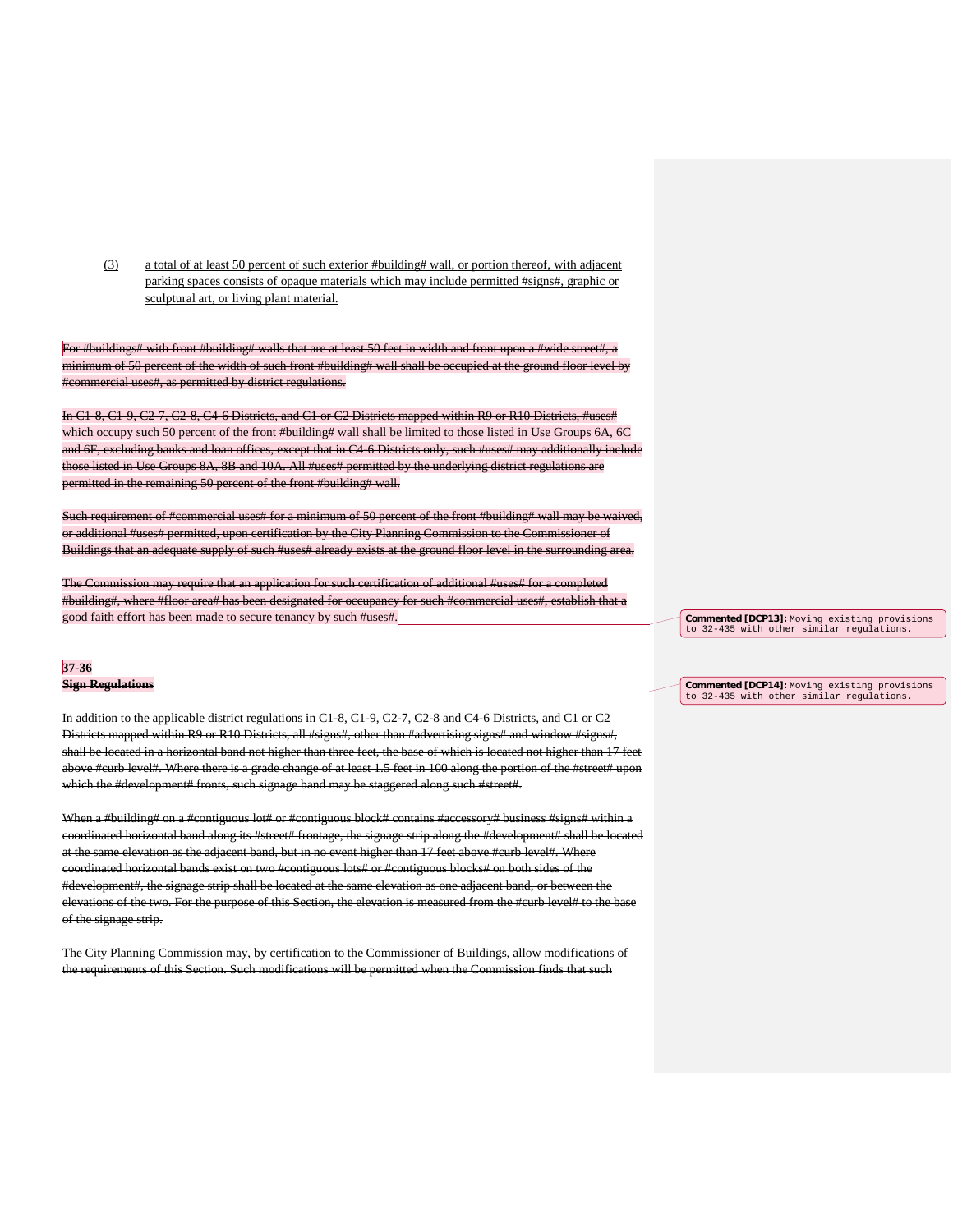modifications will enhance the design quality of the #street wall#.

#### **37-37**

### **Street Wall Articulation**

When any #building# wall which is five feet or more in height adjoins a sidewalk, a #public plaza# or an #arcade#, at least 50 percent of the total surface area of such wall between #curb level# and 12 feet above #curb level# or to the ceiling of the ground floor, whichever is higher, or to the full height of the wall if such wall is less than 12 feet in height, shall be transparent. The lowest point at any point of any transparency that is provided to satisfy the requirements of this Section shall not be higher than four feet above the #curb level#.

Door or window openings within such walls shall be considered as transparent. Such openings shall have a minimum width of two feet.

In addition, any portion of such #building# wall, 50 feet or more in width, which contains no transparent elem between #curb level# and 12 feet above #curb level# or the ceiling of the ground floor, whichever is higher, or to its full height if such wall is less than 12 feet in height, shall be covered with ivy or similar planting or contain artwork or be treated so as to provide visual relief. Plants shall be planted in soil having a depth of not less than 2 feet, 6 inches, and a minimum width of 24 inches. If artwork is being used, approval by the New York City Design Commission shall be obtained prior to the certificate of occupancy being issued for the #development#.

#### **37-38**

#### **Sidewalk Widening in Certain Districts**

#### C6-3D

In the district indicated, and in C1 or C2 Districts mapped within an R9D District, for #developments# or #enlargements# on #zoning lots# fronting upon #wide streets#, or fronting upon #narrow streets# that include an elevated rail line, sidewalks, with a minimum depth of 20 feet measured perpendicular to the curb of the #street#, shall be provided along such entire #street# frontages of the #zoning lot#. In locations where the width of the sidewalk within the #street# is less than 20 feet, a sidewalk widening shall be provided on the #zoning lot# so that the combined width of the sidewalk within the #street# and the sidewalk widening equals 20 feet. However, existing #buildings# to remain on the #zoning lot# need not be removed in order to comply with this requirement. All sidewalk widenings shall be improved to Department of Transportation standards for sidewalks, shall be at the same level as the adjoining public sidewalks, and shall be accessible to the public at all times. In addition, the provisions of paragraphs (f)(2) through (f)(5) of Section 37-53 (Design Standards for Pedestrian Circulation Spaces) shall apply.

\* \* \*

**Commented [DCP15]:** Moving existing provisions to 32-435 with other similar regulations.

**Commented [DCP16]:** Moving existing provisions to 32-435 with other similar regulations.